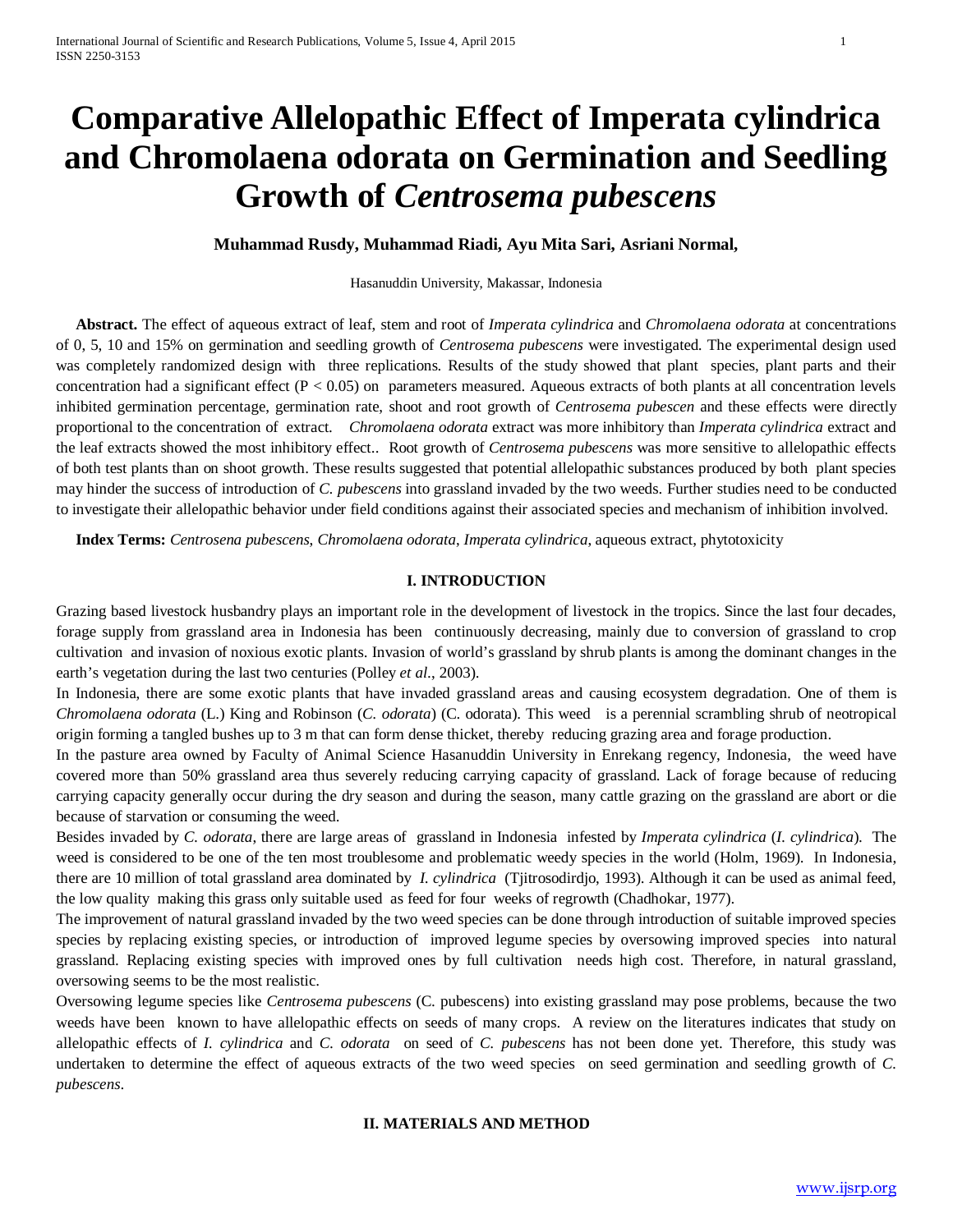#### **A.Collection and extraction of plant materials**

The study was conducted under laboratory conditions from November until December 2014. *I. cylindrica* and *C. odorata* plants were randomly uprooted and collected at their flowering stage from campus of Hasanuddin University, Makassar, Indonesia (5°08'23"S, 119°25'19" E). The seeds of *C. pubescens* were collected from the plant growing naturally in campus of Hasanuddin University. Before using, the seeds were steeped in water to determine their viability; those that floated were not used.

## **B.Preparation of extracts**

Plant parts, i.e. leaf, rhizome and root of fresh mature *I. cylindrica* and leaf, stem and root of *C. odorata* plants were cut into 1 – 2 cm pieces, put in paper bags and oven dried at 70° C for 48 hours and then ground. Aqueous extract were prepared by extracting 15 g of ground plant materials with 100 ml distilled water in the blender for five minutes. After allowing to stand for several minutes, the blended materials were filtered through double-layered cheesecloth. The filtrate was considered to be of 15% concentration.The filtrate then was diluted with distilled water to make extracts of 5 and 10% concentrations. Distilled water was used as control.

## **C.Germination and bioassay studies**

Forty seeds of *C. pubescens* were placed on filter paper in petri dish, then 10 ml of each extract concentration from *I. cylindrica* and *C. odorata* were added to each petri dish. Three replications for each extract and concentration of each plant were used. Petri dishes were incubated at  $27 - 32^{\circ}$  C for one week. A final reading was taken for percent of germination and length of shoot and root on the seventh day after incubation. The length of shoot and root were measured using ruler by taking ten seedling per treatment at random. However, when germination percentage was less than 10%, all seedlings were used as sample. Percentage of seed germination and growth reduction of shoot and root were calculated as follows:

 No.of seed germinated Percents of seed germination = ----------------------------- Total number f seeds

Growth redusction =  $C - T/C \times 100\%$ 

- T length of treatment organ
- C length of control organ

# **D.Statistical Analysis**

The experiment was conducted using the Completely Randomized Design (CRD) with three replications. Data obtained were subjected to analysis of variance using SPSS software version 16 and means separation was made using least square difference method at 0.05 probability level.

# **III. RESULTS AND DISCUSSION**

The results of the effects of aqueous extract of leaf, stem and root of *I. cylindrica* and *C. odorata* on germination and seedling growth are presented in Table 1.

Table 1. Effects of aqueous extract of *I. cylindrica* and *C. odorata* on seed germination (% of the control) and seedling growth of *C. pubescens*

| Plants      | Plant | Concen-           | Germina-       | <b>Shoot</b>      |                     | Root              |                   |
|-------------|-------|-------------------|----------------|-------------------|---------------------|-------------------|-------------------|
|             | parts | tration<br>$(\%)$ | tion<br>$(\%)$ | Length<br>(cm)    | Reduction<br>$(\%)$ | Length<br>(cm)    | Reduction<br>(% ) |
| Control     |       | 0                 | 100.0a         | 2.30a             | 0.00a               | 2.82a             | 0.00a             |
| I.cylindri- | Leaf  | 5                 | 57.4b          | 1.75 <sub>b</sub> | 23.9a               | 0.98 <sub>b</sub> | 65.2 <sub>b</sub> |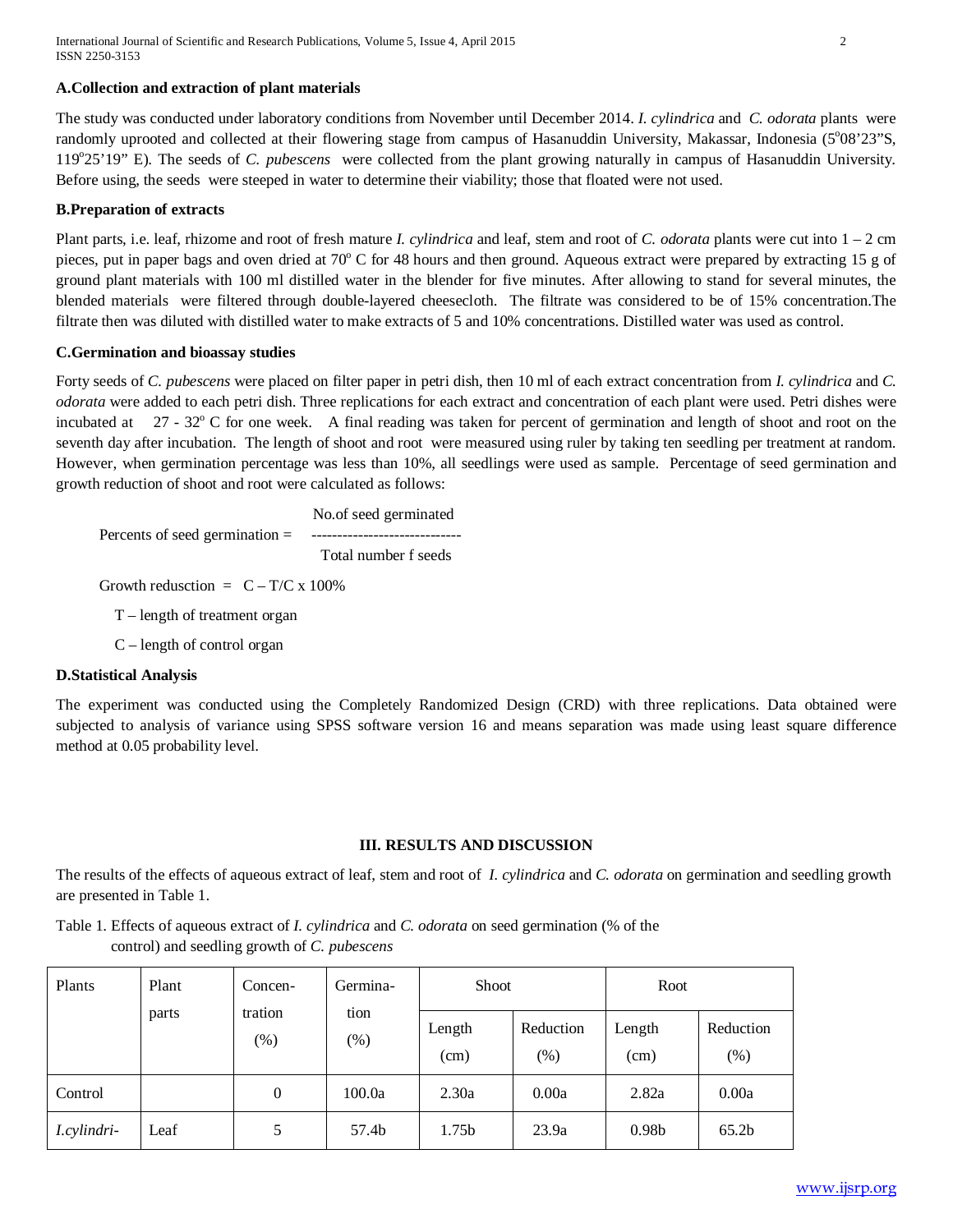| ca.        |             | 10 | 51.1b             | 1.42bc              | 38.3ab            | 0.72bc            | 74.5bc            |
|------------|-------------|----|-------------------|---------------------|-------------------|-------------------|-------------------|
|            |             | 15 | 25.5 <sub>b</sub> | 0.96c               | 58.3b             | 0.12c             | 95.7c             |
|            | Rhizome     | 5  | 95.8a             | 1.83a               | 20.4a             | 1.43b             | 49.3a             |
|            |             | 10 | 83.0a             | 1.71ab              | 25.7ab            | 0.72c             | 74.5b             |
|            |             | 15 | 76.6a             | 1.23 <sub>b</sub>   | 46.5b             | 0.61c             | 78.4b             |
|            | Root        | 5  | 95.8a             | 1.93a               | 16.1a             | 1.95b             | 30.9 <sub>b</sub> |
|            |             | 10 | 89.4a             | 1.79ab              | 22.2ab            | 1.67bc            | 40.8b             |
|            |             | 15 | 83.0a             | 1.45b               | 40.0 <sub>b</sub> | 1.31c             | 53.5b             |
| C.odorata. | Leaf        | 5  | 56.2b             | 0.98 <sub>b</sub>   | 57.4b             | 0.92 <sub>b</sub> | 67.4b             |
|            |             | 10 | 35.2bc            | 0.72 <sub>b</sub>   | 68.7bc            | 0.60 <sub>b</sub> | 78.7bc            |
|            |             | 15 | 0.00c             | 0.00c               | 100.0c            | 0.00 <sub>b</sub> | 100.0c            |
|            | <b>Stem</b> | 5  | 98.1a             | . 1.60 <sub>b</sub> | 30.4b             | 1.51 <sub>b</sub> | 46.5b             |
|            |             | 10 | 49.0b             | 0.51bc              | 77.8c             | 0.42 <sub>b</sub> | 81.1c             |
|            |             | 15 | 24.5b             | 0.36c               | 84.8c             | 0.38 <sub>b</sub> | 86.5c             |
|            | Root        | 5  | 98.3a             | 1.82ab              | 20.9a             | 1.79b             | 36.5b             |
|            |             | 10 | 61.3ab            | 1.76b               | 30.4bc            | 1.48bc            | 47.5bc            |
|            |             | 15 | 49.0b             | 1.05c               | 54.3c             | 1.01c             | 61.0c             |
|            |             |    |                   |                     |                   |                   |                   |

Means within a column followed by the same superscript letter are not significantly different at 0.05 probability letter.

Aqueous extract of plant parts of *I. cylindrica* and *C. odorata* exhibited allelopathic effect on germination, shoot and root lengths of *C. pubescens*. The allelopathic effect varied among plant species, plant parts and extract concentration levels. Maximum allelopahic effect was recorded in *C. odorata* extract with 15% concentration that completely inhibited seed germination and subsequently reduced the seedling growth of tested plant (Table 1).

The phytotoxic effects of *I. cylindrica* and *C. odorata* on seed germination and seedling growth had been widely reported. In *I. cylindrica,* it had been revealed by Koger and Bryson (2004), Samad *et al*, (2011) and in *C. odorata* by Suwal *et al*., (2010), Devi and Dutta (2012) and Sahid and Yusoff (2014). This indicates that all plant parts of the two weeds species contained allelopathic substances that affected the seeds of *C. pubescens*.

The phytotoxic effect of *C. odorata* in this study was contrary to findings of Ilori *et al*. (2010) and Ambika and Poornima (2004) who reported that *C. odorata* extract stimulated the seedling growth of *Celosia argentea* and soybean, respectively. This observation might be due to high concentration of allelochemical present in the current study. This was in agreement with Einheling *et al*. (1982) that allelochemicals have to be present above threshold concentration for impact.

In the present study, phytotoxic effect of extracts was found to be higher in *C. odorata* than in *I. cylindrica.* Irrespective of plant parts and their concentration, germination percentage was lower in *C. odorata* treated seeds (52.6%) than in *I. cylindrica* treated seeds (70.4%). Reduction of shoot and root length also also were higher .in *C. odorata* treated seeds (58.6 and 67.7%, respectively) than in *I. cylindrica* treated seeds (32. and 64%, respectively) (Table 1). The phytotoxic effect of *C. odorata* was also reported to be higher than *Parthenium hysterophorus* on (Masum *et al*. 2012), but was lower than *Cyperus esculentus* and *Panicum maximum* extracts (Usuah *et al*., 2013). This indicates that aqueous extracts of *C. odorata* exerted higher degrees of inhibition than *I. cylindrica*. Varied responses occur because of higher concentration and the selectivity of allelochemicals on the target plants (Inderjit and Duke, 2003).

From the present work it was observed that although all plant part extracts s had strong allelopathic effect on seed germination and seedling growth of *C.pubescens*, but highest inhibition was found in the leaf leaf extract. Irrespective of plant species and concentration, germination percentage was lower in C. odorata leaf treated seeds (30.5%) compared to other plant parts (63.4%). The germination percentage of *I cylindrica* leaf treated seeds was also lower (44.7) than other plant parts (89.5%) (Table 1). The higher inhibitory effect of aqueous extracts of *I. cylindrica* leaf compared to other plant parts extracts on germination had been reported (Anjun *et al*. (2005) and Samad *et al*. (2005). The same results also had been reported in *C. odorata* (Eze and Gill, 1992),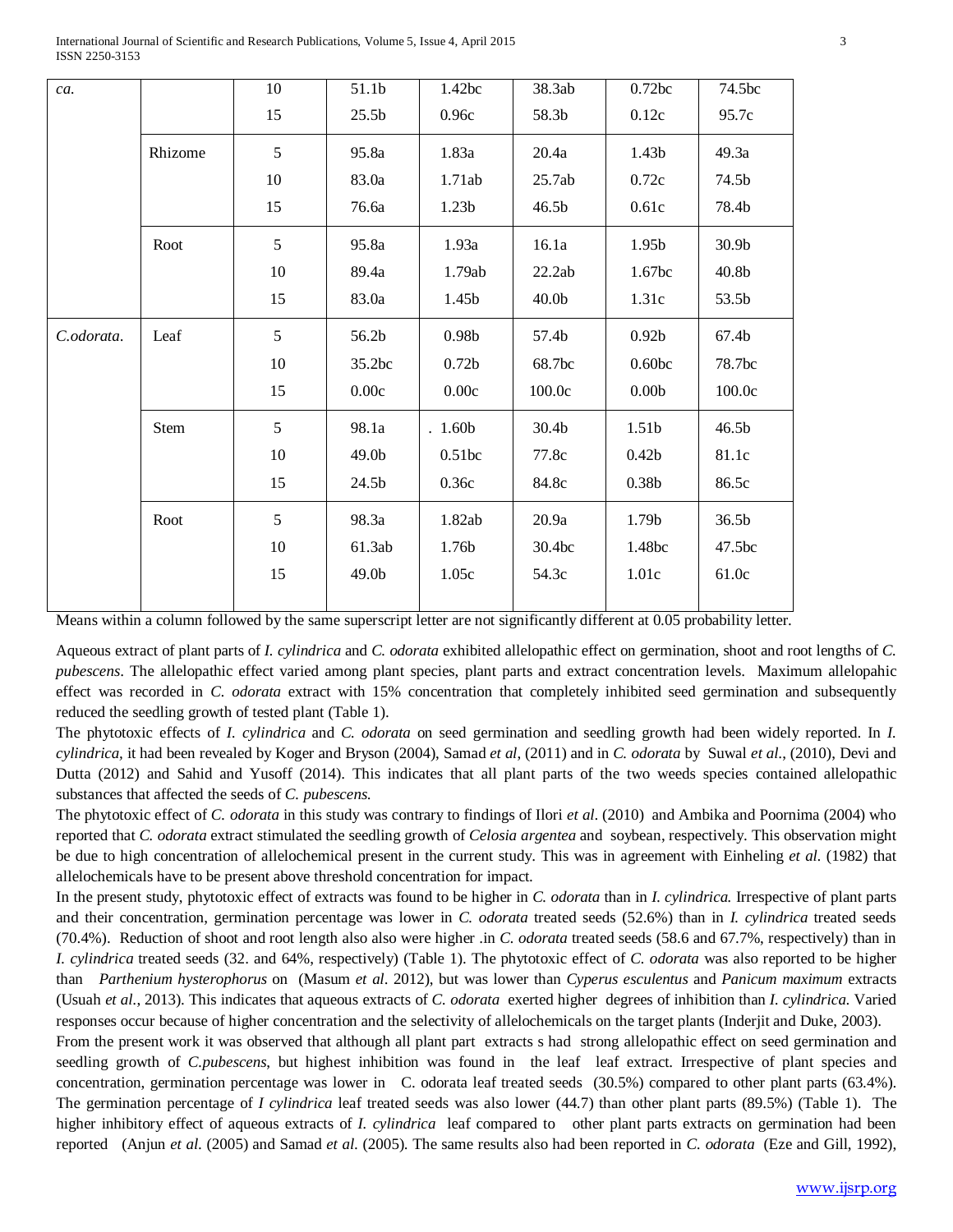Devi and Dutta (2012), Suwal *et al*. (2010), Gill *et al*. (2015). The highest inhibiting effect of leaf extracts of the two weed species could be due to the high accumulation of allelochemicals in the top meristems of the plants (Gella *et al*., 2013, Gill et al., 2015). and the high quantity of photochemical in the leaf (Kanchan and Jayachandra, 1980). The phytotoxic activity of *I. cylindrica* leaf extract associated with the presence of p-coumaric and o-coumaric, gentistic, benzoic, p-hydroxybenzoic acids, vanillin and phydroxybenzaldehyde in the leaf (Eussen and Niemann, 1981), in addition to caffeic, ferulic, chlorogenic, and syringic acids (Hussain Abidi, 1991). In *C. odorata*, phenolics, alakaloids and amino acids were the main allelochemicals (Ambika and Jayachandra, 1984).

Results of the present study also showed that phytotoxicity of the two plant extracts were concentration dependent because there were increment in inhibition with increasing concentration of extract. This results are in agree with Fariba *et al*. (2007) who stated that allelochemicals stimulated or inhibited plant growth depending on their concentration.

Both plant extracts showed inhibitory effect on shoot and root length but exerted more inhibitory effects on the root than on the shoot of tested species (Table 1). The more sensitive of root over shoot of maize as affected by *C. odorata* extract had also reported by Masum *et al*. (2012) These also were in line with Shahrokhi *et al*. (2012) that aqueous extract of *Amaranthus retroflexus* had the greatest inhibitory effect on root length of wheat seedling. The present results were in agreement with those of Angiras *et al*. (1988) that radicle growth in maize was more inhibited by aqueous extracts of *Echinochloa crus-galli* and *Cyperus rotundus* than shoot growth. This is because root is the first organ that absorbs the allelochemicals from the environment. Besides, root tissue has greater permeability compared to shoot tissue (Nishida, 2005).

#### **IV.CONCLUSION**

The present study clearly indicates that r both *Imperata cylindrica* and *Chromolaena odorata* extracts, especially in their leaf have inhibitory effects on seed germination and seedling growth of *Centrosema pubescens*. Further studies are required to evaluate the inhibitory effects of both plants under field conditions. It is recommended than both weeds, especially should be removed from the field before *Centrosema pubescens* seed introduced into the *I. cylindrica* and *C. odorata* infested area.

## **REFERENCES**

- [1] Ambika, [S.R. and Jayachandra (1984). *Eupatorium odoratum* (L.) in plantation an allelopathy or growth promoters ?. Placrosym-V. Proceedings of the Fifth Annual Symposium of Crops, pp: 247 – 259
- [2] Ambika, S.R. and Poornima, S. (2004). Allelochemicals from *Chromolaena odorata* (L.) King and Robinson for increasing crop productivity. Proceedings of the 6<sup>th</sup> International Workshop on Biological Control and Management of *Chromolaena odorata*, held in Cains, Australia, May 6 – 9, 2003.
- [3] Angiras, N.N. Singh, S.D. and Singh, C.M (1988). Allelopathic effects of important weed species on germination and growth of maize and soyabean seedling. Indian J. Weed Sci. 19 (1-2) : 57 – 65.
- [4] Anjum, T. Bajwa, R and A. Javaid A. (2005). Biological control of *Parthenium* I: Effect of *Imperata cylindrica* on distribution, germination and seedling growth of *Parthenium hysterophorus* L. Int. J. Agric. Biol. 7 (3) : 448 – 450.
- [5] Chadhokar, P.A. (1977). Establishment of stylo (*Stylosanthes guyanensis*) in kunai (*Imperata cylindrica*) pastures and its effect on dry matter yield and animal production in the Markham valley, Papua New Guinea. Trop. Grassld, 11 : 263 – 272.
- [6] Devi, O.I. and Dutta, B.K. (2012). Allelopathic effect of aqueous extract of *Parthenium hysterophorus* and *Chromolaena odorata* on the seed germination and seedling vigour of *Zea mays* L. *in vitro*. Academic J. Plant Sci. 4 (4) : 110 – 113.
- [7] Einhelling, F.A. (1982). Mechanism and mode of action of allelochemicals. In : The Science of Allelopathy., Putnam, A.R. and C.S. Tang (Eds.). John Wiley and Sons, New York, pp. 171 – 188.
- [8] Eussen, J.H.H. and Niemann, G.J. (1981). Growth inhibiting substances from leaves of *Imperata cylindrica* (L.) Beauv. Z. Planzenphysiol. 102 : 263 266.
- [9] Eze, J.M.O. and Gill, L.S. (1992). *Chromolaena odorata* a problematic weed. Compositae Newsletter, 20 : 14 18.
- [10] Fariba, M., Javad, K. and Mohammad, A.B. 2007. Allelopathic potential of *Trifolium resupinatum* L. and *Trifolium alexandrum*. Weed Biol Manag., 7 : 178 – 183.
- [11] Gella, D. Ashagre, H. and Negewo, T. (2013). Allelopathic effect of aqueous extract of major weed species plant parts on germination and growth of wheat. J. Agric. Crop Res. 1 (13): 30 – 35.
- [12] Gill, L.S.. Anoliefo, G.O. and Iduoze, U.V. (2015). Allelopathic effect of aqueous extract from Siam weed on the growth of cowpea. Department of Botany, University of Benin, Benin City, Nigeria.
- [13] Holm, L. 1969. Weed problems in developing countries. Weed Sci. 17 : 113 114.
- [14] Hu, G. and Zhang, Z. (2013). Allelopathic effects of *Chromolaena odorata* on native and non-native invasive herbs. J. Food Agric. Environ. 11 (1) : 878 882.
- [15] Hussain, F. and Abidi, N. (1991). Allelopathy exhibited by *Imperata cylindrica* (L.) Beauv. Pak. J. Bot. 23 : 15 25.
- [16] Ilory, O.J. Ilory, O.O. Sanni, R.O. and Adenegan-Alakinde, T.A. (2011). Effect of *Chromolaena odorata* on the growth and biomass accumulation of *Celosia argenta*. Res. J. Environ. Sci. 5 : 200 – 204.
- [17] Inderjit and Duke, S.O. (2003). Ecophysiological aspect of allelopathy. Planta., 207 : 529 539.
- [18] Kenchan, S.D. and Jayanegara, J. (1980). Allelopathic effects of *Parthenium hysterophorus* L. IV. Identification of inhibitors. Plant and Soil Sci. 55 : 67 75.